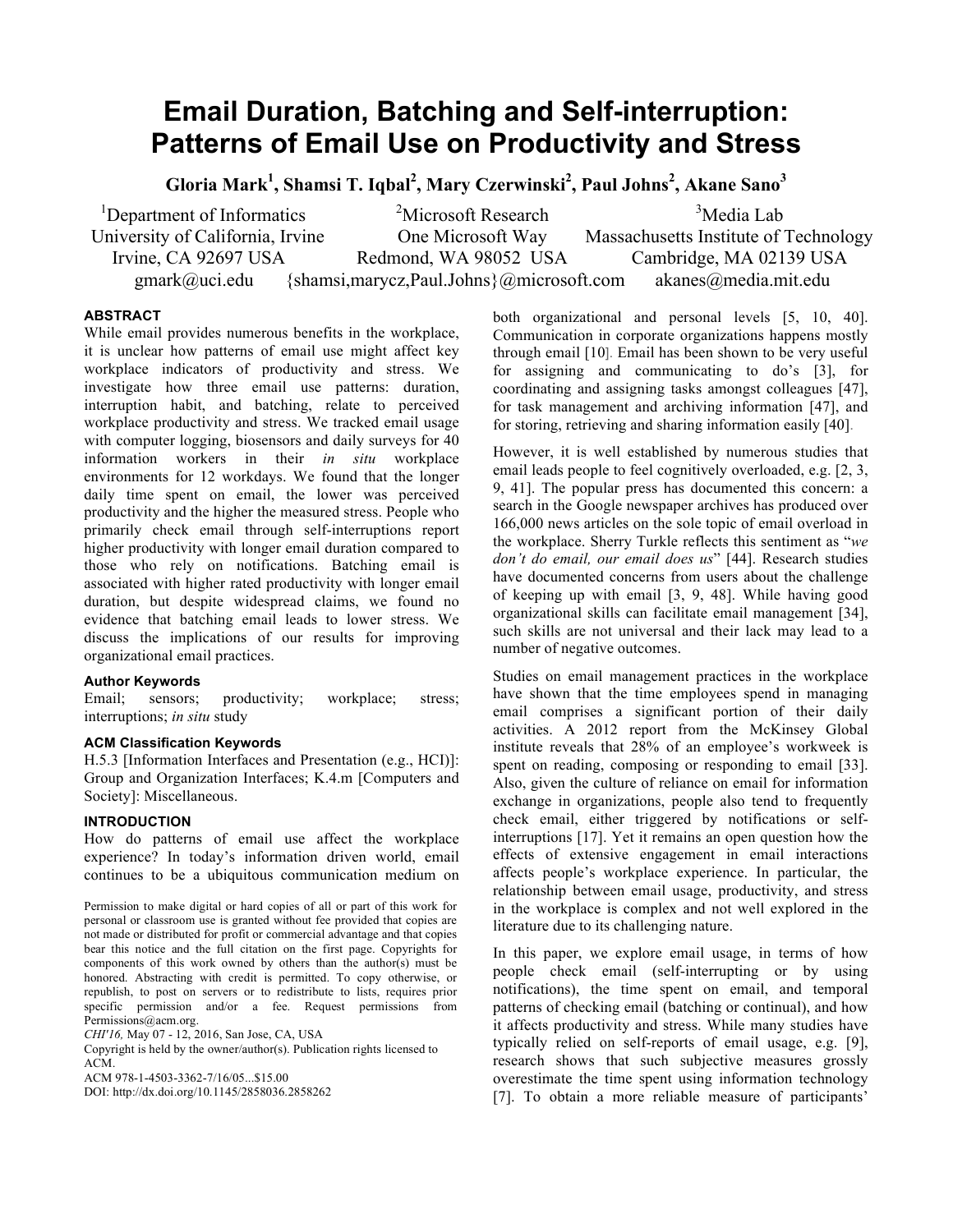email use, we continuously logged our participants' computer activity as they conducted their normal work tasks. Our research questions called for using varied methods, so we combined computer activity logging with physiological data and daily surveys, where we measured affective and cognitive parameters of 40 information workers for 12 days in their *in situ* workplace environments. This research is part of a larger project, HealthSense, to study the wellbeing of information workers in the workplace.

Our findings show that some patterns of email use are associated with lower perceived productivity and higher stress. The longer daily duration spent on email, the lower the assessed productivity and the higher the stress. With high email use, people who chose when to self-interrupt to deal with email, and "Batchers", people who cluster email use, assessed their productivity higher at the end of the day compared to those who check email triggered by email notifications, and to those who check email consistently. To our knowledge, our study is the first *in situ* multi-method investigation of email activity, workplace outcomes and stress. Our results lay ground for future theoretical exploration of these effects, and provide valuable practical lessons for organizations and knowledge workers.

# **RELATED WORK**

### **Email usage in the workplace: an overview**

Research suggests that people spend quite a bit of time checking their email daily. Studies found that users check their email around 11 times per hour [26], that 84% of users keep their email up in the background at all times, and 64% of users used notifications to access email at least some of the time [35]. Czerwinski et al. [8] found that email accounted for 24% of the tasks information workers reported performing in a daily diary study. Fisher et al. [14] reported an average of 87 emails received per day, while Mark et al. [26] found that users in a logging study spent an average of 34.5 minutes per day on email. Jackson et al. [19] discovered that 70% of all emails received were opened within 6 seconds of their receipt, and it took an average of 64 seconds to resume the task interrupted by email. Obviously, these disparate estimates could be due to a variety of factors, such as culture, workplace, and measurement technique. The bottom line is that people are using email quite a lot, which in turn could have a variety of repercussions.

# **Benefits of email in the workplace**

Multiple studies have shown that continual email engagement is not unwarranted: email provides many benefits in the workplace [3, 47]. As such, it is not really an option for users to totally "opt out", though this has been shown to be beneficial for reducing stress [28]. Mano and Mesch [25] found email to be helpful in speeding up communication and benefiting performance in the workplace. Email supports both information management and communication [11]. So email certainly has been

shown repeatedly to be a multifaceted tool potentially benefiting workplace productivity.

# **Cost of the ubiquity of email in the workplace**

Despite its usefulness, research does show that the ubiquity of email has its costs. A number of factors have been identified that contribute to the feeling of email causing cognitive overload, including a lack of clarity of email requests [41], the work being demanded in the emails [41], poor email management strategies [9], a loss of control [2], problems keeping track of email threads [3], interruptions due to email [30], and social pressure to respond (quickly), especially if the sender is higher up in the organizational hierarchy [2, 41]. Email generally imposes more costs on the recipient than the sender, especially when information is requested or when work is delegated [9]. Nevertheless, despite the purported costs, email still remains a primary communication mode in the workplace.

## **Effect of email on productivity**

Because of the benefits offered by email in the workplace as well as the corresponding costs, the relationship between email use and productivity is complex. As such, few studies have addressed the relationship of email use to productivity. A broad measure of communication technology overload was found to negatively correlate with productivity [22] as did a more specific measure of email overload [37]. On the other hand, the number of email messages received increased perceived workplace effectiveness [25], even though research shows only about 30% of received email requires action [3]. Also, since 32% of emails remain unread [16], this raises the question of what other aspects of email use might affect productivity.

Loss of productivity with email use has been explained as due to the time spent continually monitoring email, taking time away from other activities [3]. People have reported being lost in email 23% of the time, often due to diversions [16], which could increase their time on email without feeling productive. While these studies provide insight into the different ways people interact with email, there have been no studies quantifying how different email usage behaviors might affect productivity.

# **Effect of email on stress**

Studies show that email usage is, indeed, negatively related to stress [28]. In one study users were asked to turn off their email for a week while they wore heart rate monitors to measure heart rate variability (HRV, a validated measure of stress/depression) [28]. Compared to a baseline period with email use, the HRV signals revealed less stress when email was turned off, even though other communication channels like the phone, instant messaging, etc., were still available to be used. In another study, when participants were instructed to limit the frequency of checking their email, they experienced less stress [23]. People have also reported anxiety in not being able to keep up with their inbox, which could result in missing critical information [2].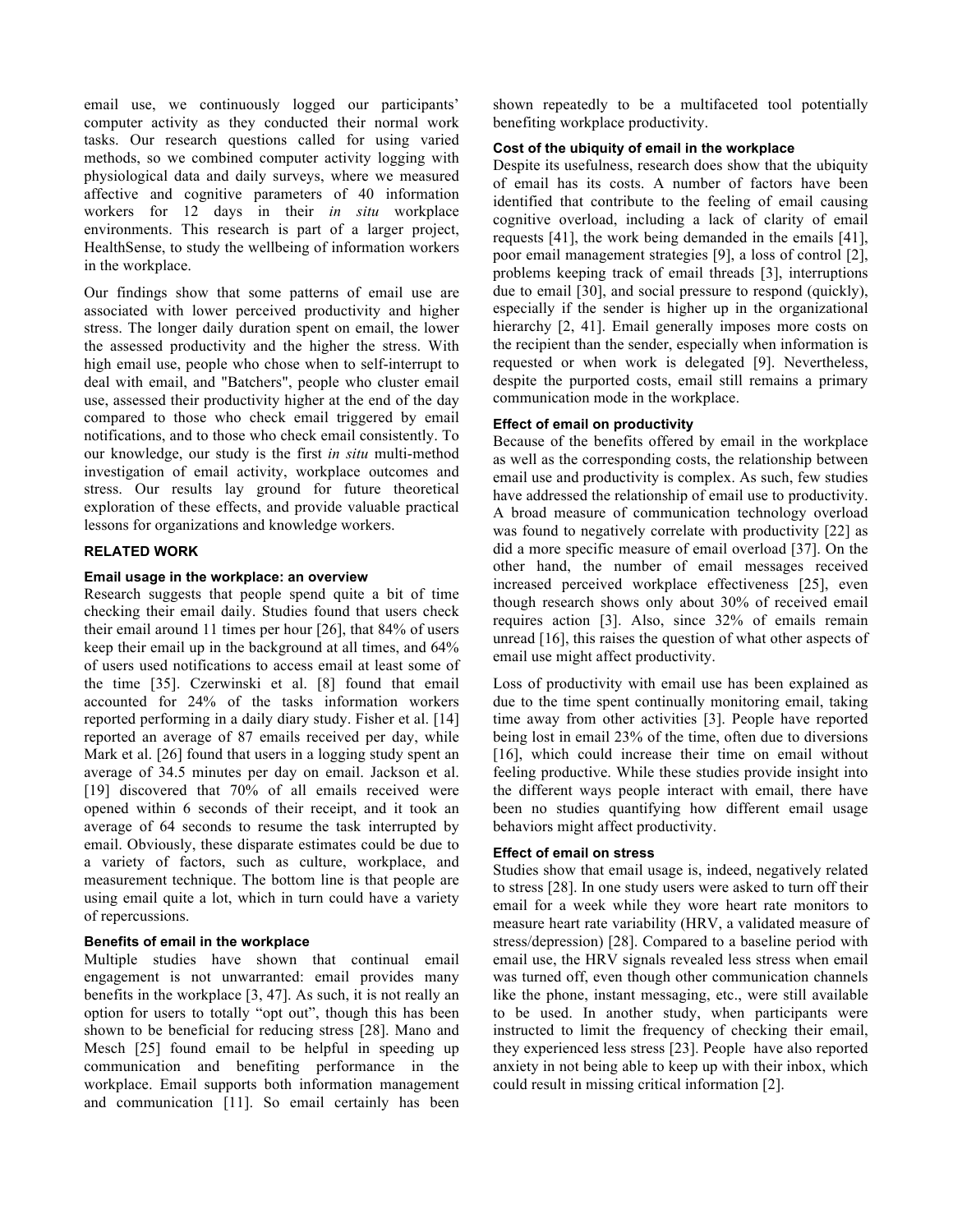Some studies have argued that time spent on email creates additional work for the user which in turn elevates stress [43]. Though without empirical support, these claims are based on the idea that time spent on email creates more add-on work for people due to its affordances. Communication is easier and faster via email than written notes and thus it creates more messages that people must spend time with, not only in responding to them, but also in organizing and filing [3]. Also, as it is easy for the sender to make requests and delegate work [9], this creates new tasks which the recipient may not view as critical to work--some of which must be conducted through email [28]. Email creates interruptions which involve extra work for users to reorient back to the task at hand [19], and which could lead to stress. In one study email was the only communication tool to which stress was attributed [2].

Other claims are that stress is due to the time spent on email which extends the workday [32] and to the volume of email received [9]: a positive correlation was found with time spent on email and number of incoming emails [2].

However, it could be not just the duration of time alone that has an effect on the workplace experience but the email management strategies that people employ. The research streams of email duration, interruptions, and email overload have not been well linked together to understand how experience with email affects the workplace experience. Further, studies have either been in the laboratory, done with surveys, or *in situ* without the use of objective measures of stress. Our work builds on previous studies relating email overload to lower productivity [22, 37]. Whereas communication and email overload have been examined, we look at particular email usage patterns and how they might affect productivity. Similarly, our study also builds on the work relating email to stress [23, 28]. No one has examined how duration of time on email might affect stress and whether strategies of self-interruptions to check email or batching email could reduce stress.

# **RESEARCH QUESTIONS**

Despite the documented studies of email overload, it is important to consider that email not only increases the incoming stream of information and tasks, but also provides more structured support for communication and coordination, which may be vital to accomplishing tasks related to work. One reason for feeling overloaded from information can be attributed to when the demands on time to deal with information are greater than the amount of time available, cf [13]. Investing time to manage email takes time away from other activities. Interruptions from email were found to take time from other more crucial tasks in the workplace [25]. Thus, dealing with email could lead people to feel that they are compromising engagement in other types of work which could be more productive for them. On the other hand, as a large proportion of email use concerns task management [3], it might be expected that work on email could lead to a sense of increased productivity. Often tasks originate in email [3] and dealing with email could be a way of accomplishing tasks.

Thus, it is an open question how specifically different patterns of email use might correlate with productivity and stress. Based on a review of the literature, we selected the following email usage patterns to examine: duration of time on email, types of interruptions, and temporal patterns of checking email.

*Email duration*. As email use comprises a significant portion of the day, we feel that a measure of email duration is important to examine. Yet the few studies that have looked at the effects of spending time on email have found contradictory results. In a year-long study of college students, hours of email use per week were negatively associated with stress [42]. Yet workplace studies found that the amount of time employees spent on email was positively correlated with feeling overloaded [2, 39]. Except for the study of Bradley et al. [4], who found no relation of email duration with stress, these studies involved self-reports which have been found to inaccurately reflect actual time with computer usage [7].

Yet with the exception of the study of Barley et al., [2] who also used self-reports, studies have not directly measured the relationship of time spent on email and its effect on productivity and stress. We find this surprising, as a fair amount of research documents that email comprises a significant portion of the day [8, 14, 19, 26, 35]. A large amount of research also has addressed reasons for email overload, e.g., [2, 3, 9, 10, 11, 47, 48]. Yet these streams of research have not been well linked together and there is a lack of research using objective measures of duration of time spent on email to examine its association with productivity and stress in the workplace. We examine whether the amount of time spent on email is associated with productivity and stress.

*Interruption types.* We examine how a person's habits of email checking, triggered primarily by email notifications or by self-interruptions, might affect productivity. Interruptions, documented to be disruptive in work and requiring a recovery time, e.g., [30, 38, 15], could have an impact on the workplace experience. People can check email in different ways: by primarily relying on notifications or by primarily checking on one's own (and not waiting for, relying on, or reacting to notifications), or using both strategies. These different strategies may be associated with different productivity or stress levels in the workplace. For example, if one primarily checks email on their own, this could reflect better coordination of time, leading one to feel more productive. There may also be an interaction with one's interruption habit for checking email and the amount of time one spends on email. Whereas the time involved in dealing with messages (reading, responding, filing, etc.) could relate to productivity, it is an open question whether relying on email notifications or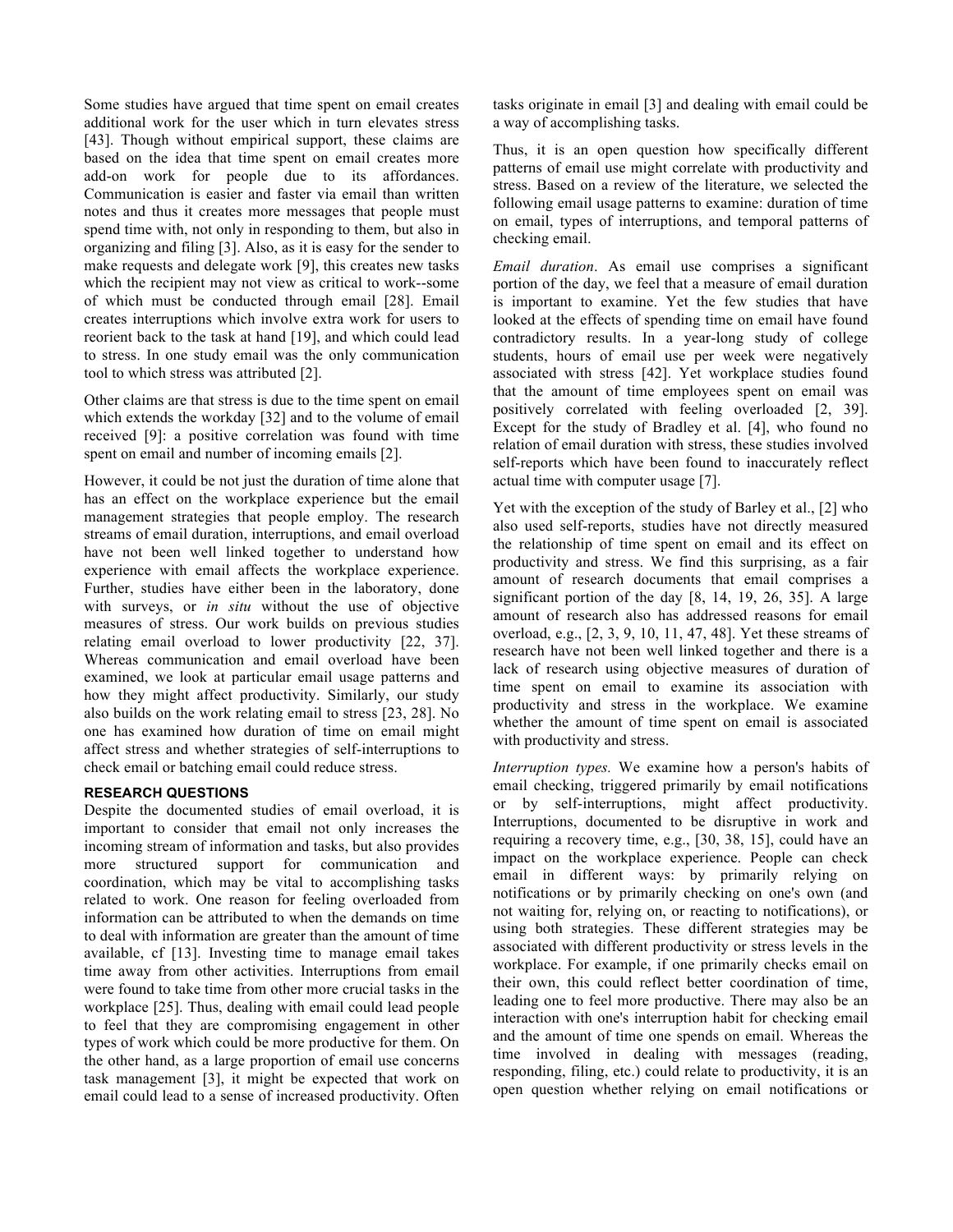checking on one's own might be associated with productivity and stress.

*Batching behavior*. Restricting email use to certain times of the day has been presented as a solution for email management [28, 36]. The popular media is abound with claims that using email at set times during the day will reduce stress and increase productivity, e.g. [24]. The argument for restricted use, termed "batching email", is that setting aside times to do email should reduce interruptions, leaving the rest of the day to focus on other work. This could potentially increase perceived productivity and reduce stress. In a study where people adopted a once-a-day email strategy, their time on email was significantly reduced though it did not affect stress [4]. Another study that asked people to restrict their email use to set times did find though that it lowered stress [23]. Yet in a survey study of email use, it was found that checking email as it arrives was associated with lower cognitive load compared to checking email at defined times [9]. The claims about batching email, though widespread, remain unsupported due to conflicting results. In this research question, we will first investigate whether we can identify profiles that characterize whether people primarily restrict email use to certain times of the day or rather use it continually throughout the day. We will then examine whether batching email is associated with productivity and stress.

Our research questions on workplace productivity are:

*RQ1a. How is time spent on email associated with assessed productivity in the workplace?*

*RQ1b. How is interruption type, primarily checking email triggered by notifications or by self, associated with assessed productivity in the workplace?*

*RQ1c. How is batching email associated with assessed productivity in the workplace?*

Our research questions related to workplace stress are:

*RQ2a. How is time spent on email associated with stress in the workplace?*

*RQ2b. How is interruption type, primarily checking email triggered by notifications or by self, associated with stress in the workplace?*

*RQ2c. How is batching email associated with stress in the workplace?*

## **METHOD**

### **Procedure and participants**

We conducted an *in situ* study with 40 participants (20 females, 20 males). Participants were volunteers working in a research division of a large corporation, and worked in different job roles: administrative support, engineering, and management. Participants gave informed consent and were compensated with a \$250 gift card.

Participants were asked to be in the study for 10 full business days; however due to technical problems or scheduling issues, participants averaged 12 study days. During the study period, physiological data to measure stress was collected from a heart rate monitor worn around the chest during all waking hours. Computer activity at work was logged during all business hours. Prior to the beginning of the study, we met with participants individually to explain the study procedure, install the software, and to instruct them on how to use the heart rate monitors. Participants were instructed to work as they normally would throughout the workday. In addition, we administered a pre-study survey with a number of demographic, work, and stress measures. Participants were also sent a daily evening questionnaire, where they reported their perceived productivity for that day.

All volunteers were assured that their data would be kept private and aggregated, that no content would be associated with their information, and that they would remain anonymous. Upon completion of the study, one of the researchers interviewed all the participants to confirm that they followed the study protocol as instructed, and to learn about any unusual circumstances that could have had an effect on the data provided by the participants.

### **Measures**

Table 1 shows a summary of measures, detailed as follows.

*Email Duration Proportion* was measured as the ratio of the time spent on email interactions and total time spent on computer interaction. We normalized this measure per person. Time spent on email was logged automatically via custom-built Windows Activity Logging software. This logging software tracks every open application, which window is in the foreground, and whether the user is interacting with that window (with mouse, keyboard, touch, etc.). We measured the total duration of email client use. Email duration was defined as the number of seconds that the email client was in the foreground window, ending when the user either changed windows or the computer had no keyboard or mouse activity for a period of five minutes. As participants at times might not be using their computer for various reasons (e.g., they might be at a meeting), we used only those hours of data when the computer was used (i.e., the logging data showed that computer duration was greater than zero for that hour).

*Interruption Type* was measured in the post-study interview by the following question: *I check email: 1) Always when triggered by an external notification and never on my own; 2) Much more often when triggered by an external notification than on my own; 3) About half the time when triggered by an external notification, half the time on my own; 4) Much more often on my own than when triggered by an external notification, 5) always on my own and never when triggered by an external notification, and 6) I don't have email notifications.* The Interruption Type measure was categorized into two levels: responses 1 and 2 were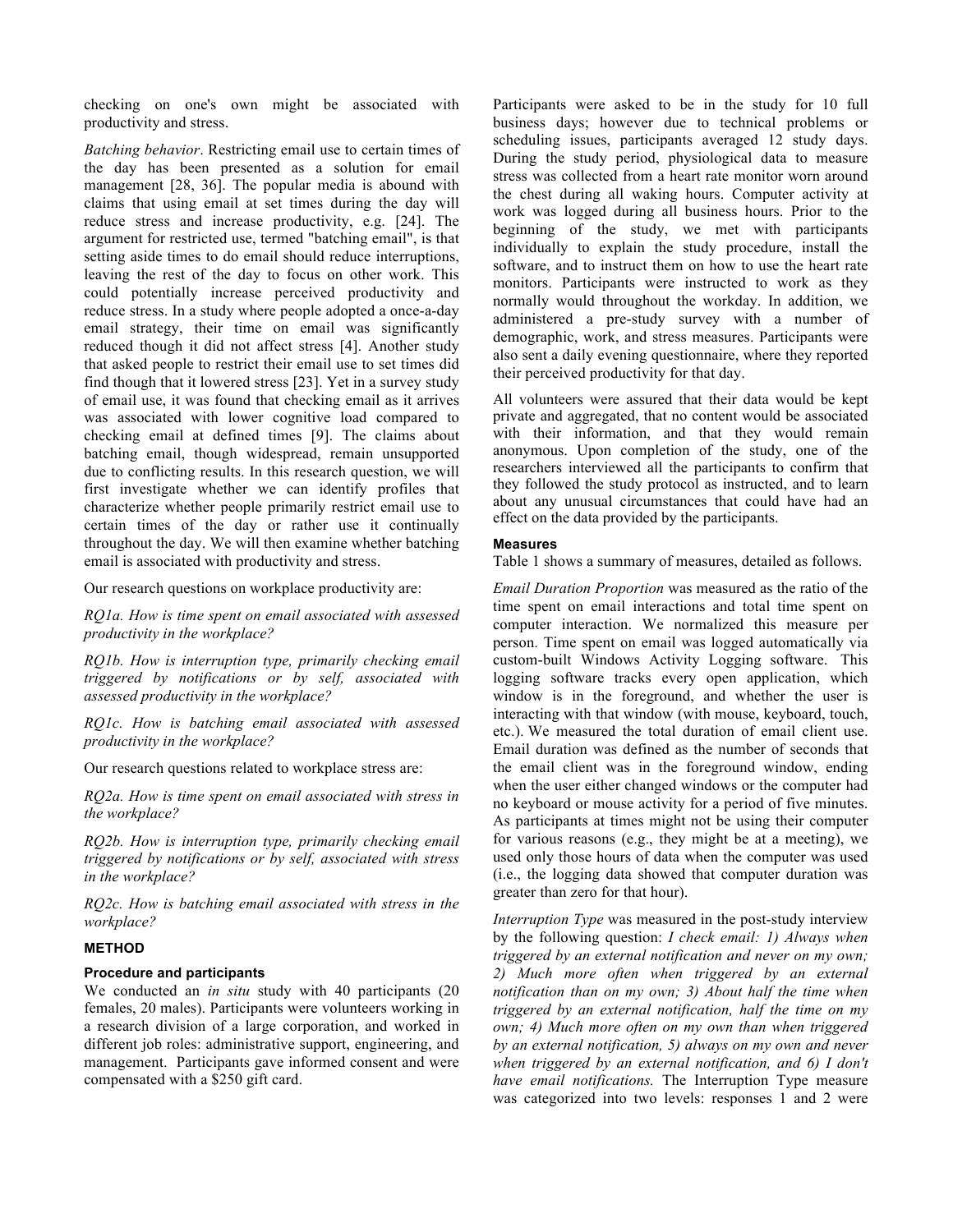combined into "External interruptions" (**External**), and responses 4, 5, and 6 were combined into a measure of "Self interruptions" (**Self**). Participants who gave response 3 (half external/half self) were not used in the analysis.

*Batching behavior.* In detailed visual inspection of plots of the data for each participant, of their email duration over the day, we noticed distinct patterns. Some participants tended to cluster or "batch" their email use, usually in 2 or 3 times per day. Others showed a distinct pattern of checking email more or less continuously throughout the day. Still a third group showed a mixed strategy, where sometimes they would "batch" their email and sometimes check it continually. We divided participants into different groups as follows. We first calculated, for each hour of work that day, the percentage of their total daily email use. For example, if a person used email continually throughout the day, and worked 10 hours, then the expected value of email duration for each hour should be 10% of the total. For an 8-hour day, the expected value would be 12.5% of the total. Based on our inspection, observing that many people had 3 peaks of usage, we took the sum of the 3 highest hours of email duration for each person, normalized it by the hours of work that day, and then calculated what proportion of total daily email was done in those hours. For example, for a 10 hour day, we would expect that the proportion in 3 hours would be 30% if a person checked email evenly. But if they batched email, they may use 60% of their total email duration in 3 hours. Based on carefully inspecting the distribution of the entire sample, we used a cut-off criteria of selecting participants whose 3 highest hours of email use comprised 50% or more of their total email use. We used this criteria to create a user Profile of "Batchers". Based on a visual coding of the data by two independent coders, the rest of the participants were coded as "Consistents" (where email use was fairly consistent over the workday), and "Mixed strategy" where users used a mix of batching and consistent strategies. The two independent coders were in 100% agreement. The profile counts were as follows: Batchers: 11, Consistents: 23, Mixed: 6. Figures 1a and 1b illustrate profiles of a "Batcher" and a "Consistent" checker.

We thus created three Profiles of users: "Batchers", whose pattern of email use was to cluster email use in two or three hour periods, "Consistents", whose pattern of email use was fairly consistent throughout the day, and "Mixed", whose email use was a mixed strategy.

*Email Checks* was measured as the number of separate times that the email client switched to the foreground.

*Productivity.* In information work, an objective measure of productivity is difficult to obtain. Performance reviews (e.g. bi-annual) could provide a measure but these are not finegrained enough to look at the relationship with daily email use. We constructed an index of productivity using six dimensions included in the daily end of day survey: *"How much did you accomplish today based on what you had planned to accomplish?", "How efficient do you feel you* 

*were today in performing your work?", "How satisfied were you in what you accomplished today?", "How effectively do you feel you managed your time today?", "How would you evaluate the quality of the work you did today?",* and *"Overall, how productive do you feel you were today?"*. All responses were measured on a 7-point Likert scale, with 1=not at all, and 7=extremely. The item dimensions were highly correlated (with correlations ranging from .68 to .94), so we combined them additively to construct an index measure of Productivity.

*Stress* level was determined from the continuous stream of cardiovascular data measured by digital heart rate monitors that participants wore during all waking hours for the entire duration of the study. We used the Zephyr HXM BT (bluetooth) heart rate monitor. A custom-built mobile phone application pulled the data from the Zephyr Heart Monitor, and uploaded that data into Azure cloud storage. Stress was estimated based on heart rate variability (**HRV**) – a wellvalidated indicator of mental stress that is used extensively in research and clinical studies (see [1] for a review). HRV is a measure of variations in intervals between consecutive heartbeats. We used the RMSSD (root mean square of successive differences) as a measure for calculating HRV (see [45]). Perhaps counter-intuitively, the relationship is inverse, so that the lower the RMSSD measure, the higher the amount of stress, as the body is regulating itself through the sympathetic nervous system. Stress was measured to the



**Figure 1a. Data of a user who batches email use. Y-axis shows percentage of daily email done in that hour**



**Figure 1b. Data of a user who consistently checks email.**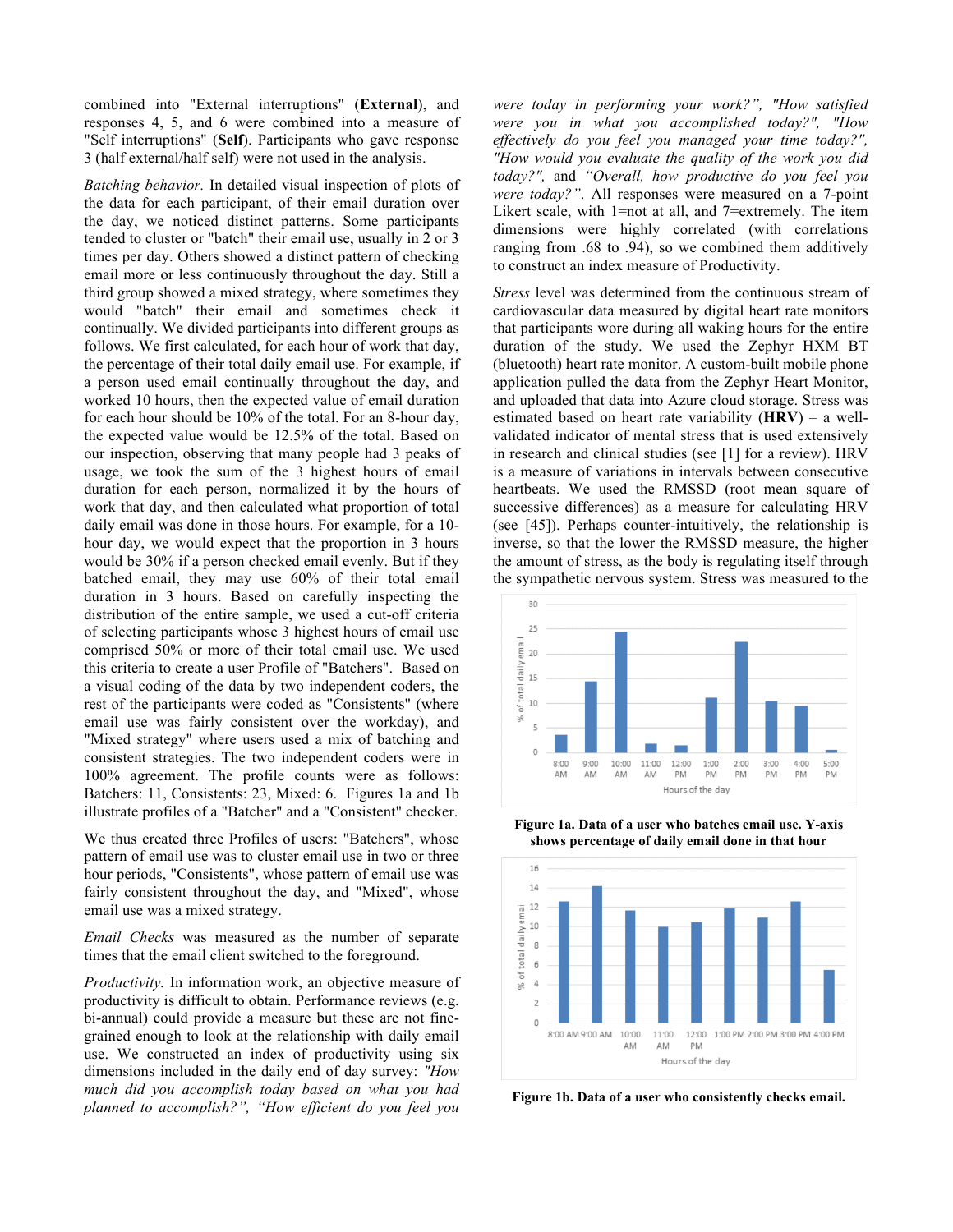second, and then for each hour we computed the average level of stress for that hour.

The RMSSD was computed each second based on the variance over the prior 5 minutes. For each hour then, we compared the average RMSSD along with email duration and number of email checks. HRV has been used in other *in situ* empirical studies, e.g. [28].

# **Control variables**

We used the following control variables in our study.

*Job characteristics.* Email is a communication tool, and an employee's job role may significantly affect the amount and dynamics of its usage. For example, a person with administrative support duties may process hundreds of messages a day and have his email client constantly in the foreground of the computer screen, whereas an engineer may have her email closed, and only check email during short, scheduled breaks. To control for such differences, we took into account our participants' job roles. Instead of using a rather broad taxonomy of job titles, we relied on two fundamental dimensions suggested by Karasek in his Job Content Questionnaire: job demands, and job decision latitude [21]. Job demands is an index measure computed from five items such as "*My job requires working very fast*", "*I am not asked to do an excessive amount of work*" (*1=strongly disagree, 4=strongly agree*). Job decision latitude is the cumulative measure of an employee's skill discretion and decision-making authority, measured by nine items such as "*My job requires a high level of skill*" and "*I have a lot to say about what happens on my job*". Participants answered these questions in the general survey.

*Productivity Software duration* was measured based on the logging data. It is possible that a person's productivity assessment could be based on the amount of time that is spent using software that supports task features: e.g. writing documents, doing analyses, creating presentations, or coding software. We thus controlled for the daily duration of productivity software use. We measured the total duration of use of applications that were coded as "productivity software": the most commonly used applications in this category were Word, Excel, Powerpoint, Visual Studio, Matlab, and OneNote. Productivity software duration was defined as the number of seconds that these applications were in the foreground window, ending when the user either changed windows or the computer had no keyboard or mouse activity for a period of five minutes.

*Baseline stress* was measured in the pre-study survey based on the Perceived Stress Scale (PSS) [6]. Because we are measuring fluctuating stress (with HRV), we used the PSS score as a baseline measure of stress to control for, as it measures a global level of stress. The PSS consists of 14 items and measures an individual's subjective evaluation of their chronic life stress. It has demonstrated reliability and validity and has been recommended for use as an outcome measure of stress [6].

| <b>Measure</b>           | <b>Description</b>                                                                                                         |  |
|--------------------------|----------------------------------------------------------------------------------------------------------------------------|--|
| Email duration           | The proportion of seconds spent<br>daily/hourly on email compared<br>to total computer duration                            |  |
| Email checks             | Counts of daily/hourly unique<br>visits to the email client                                                                |  |
| Interruption type        | People's reported preference for<br>external (use of<br>email<br>notifications) or self-interruption<br>for checking email |  |
| Batching behavior        | Based on the daily distribution of<br>email use, described above                                                           |  |
| Productivity             | Measured in end-of-day survey<br>based on six dimensions using<br>Likert scale; Composite measure<br>created               |  |
| <b>Stress</b>            | Measured by worn heart<br>rate<br>monitors using RMSSD                                                                     |  |
| <b>Control Variables</b> |                                                                                                                            |  |
| Job characteristics      | demands, job decision<br>Job<br>latitude from JCQ [21], in general<br>survey                                               |  |
| Productivity<br>software | The proportion of seconds spent<br>daily/hourly on productivity<br>software compared<br>to total<br>computer duration      |  |
| <b>Baseline stress</b>   | Perceived Stress Scale<br>[6]<br>in<br>general survey                                                                      |  |

**Table 1. Summary of measures used.**

### **Analyses**

For the analyses of daily data, we used only full days of window logging (the time of the study setup sometimes resulted in partial days of data collection), used weekday data (i.e. during the work week) and used only days when the computer usage was greater than zero. For the analyses of hourly data (investigating the relationship of email patterns and stress), we used only weekday data, and looked at average stress (based on RMSSD) and average email use for each hour during the hours of 9 am to 5 pm, which is when most participants were in the workplace. We also used only those hours of data when the computer was used (i.e. when the logging data showed that computer duration was greater than zero for that hour).

For our analyses we used Linear Mixed-Effects Models (**LMM**) to account for the correlated data within subjects (repeated measures on days, or on hours). We ran LMM in SPSS using random and fixed effects. For RQ1, a LMM for Productivity was based on including independent variables of Email Duration, Interruption Type, Batching Type, and control variables. We used a random intercept for participants; all other factors in the model were entered as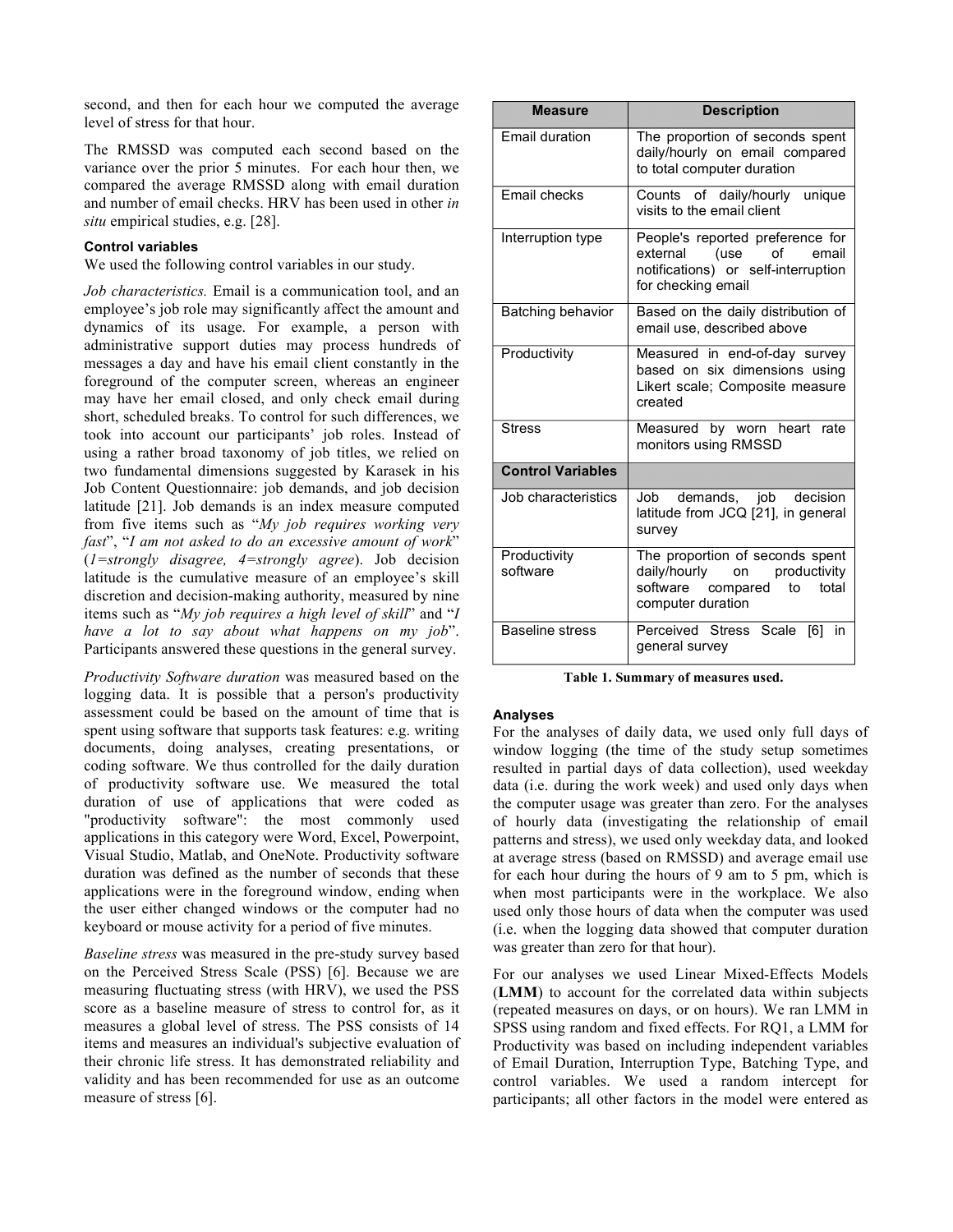|                               | Mean           | <b>SD</b>                   | Median                        | Range                             |
|-------------------------------|----------------|-----------------------------|-------------------------------|-----------------------------------|
| Total<br>computer<br>duration | 4 hr 34<br>min | 2 hr 23<br>m <sub>1</sub> n | 4 hr 28<br>m <sub>1</sub> n   | $3 \text{ min} - 13$<br>hr 59 min |
| Total<br>email<br>duration    | 1 hr 23<br>min | 40.49<br>min                | hr<br>- 6<br>m <sub>1</sub> n | $0 - 7$ hr 54<br>min              |
| Email<br>checks               | 77.27          | 63.52                       | 58.0                          | $1 - 408$                         |

**Table 2. Daily averages of different computer usage. N=40.**

fixed effects with no random components. For RQ2, a LMM for HRV (Stress) was based on including the same independent and control variables as RQ1, with the same fixed and random effects.

# **RESULTS**

# **Overview of results with email**

The total hours of data collected for window logging was 1981.5, with an average of 49.5 hours of computer screen data logged per participant. The average number of weekdays with window activity logged per person (i.e. excluding Saturdays and Sundays) was 12.4 days.

Table 2 shows that the average daily time spent by our participants on the computer (averaged over work days) is about four and a half hours. Our 40 participants averaged almost one and a half hours per day of time on email and checked their email on average 77 times per day. 30.8% of our participants reported primarily checking email due to external notifications (External), 41.0% reported primarily checking email on their own (Self), and 28.2% reported checking email about equally due to external notifications and on their own. Thirty-four participants had email notifications enabled. An ANOVA showed no significant difference in average Email Duration between Self and External:  $F(1, 25)=11$ ,  $p<.75$ . Consistents had significantly longer average Email Duration compared to Batchers and Mixed strategy:  $F(2, 37)=6.09$ ,  $p<.005$  and checked email daily significantly more often:  $F(2, 37)=6.13$ ,  $p<.005$ . Frequency of Checking Email is highly correlated with Email Duration: *r*=.75, p<.0001.

## **Job characteristics**

Regression analyses showed no significant relationship of Job Decision Latitude predicting average Email Duration: F(1, 38)=2.57, p<.12 but there is a significant negative correlation with frequency of checking email: F(1,  $38$ )=4.45, p<.04. There is a significant relationship of Job Demands predicting average Email Duration: F(1,  $38$ )=7.40, p<.01 and a strong positive trend with frequency of email checking:  $F(1, 38)=3.58$ ,  $p<.07$ . Thus, the higher employees' job demands are, the more time they spend on email and the more often they check email. The more decision latitude people have in their jobs, the less they check email. Job Demands and Job Decision Latitude were controls in our subsequent email analyses.

# **RQ1. Email use patterns and productivity**

We next examine how email is related to information workers' self-assessed productivity at the end of the day. Productivity was the dependent variable. Our productivity index measure (based on 6 dimensions of 7-point Likert scales) ranged from 6 to 42, M=27.43, SD=7.52. Independent variables were Email Duration, Interruption Type, and Batching Behavior. We entered interaction terms of Interruption Type x Email Duration and Batching Behavior x Email Duration. Results for RQ1a, RQ1b and RQ1c are shown in Tables 3a and 3b. Control variables of Job Demands, Job Decision Latitude, and Productivity software duration were not significant. Between subjects variance was 21.79, SE=2.76, and within-subjects variance was 23.03, SE=9.07.

### *RQ1a. Email Duration*

Email Duration is significantly negatively related to Productivity: the more time spent on email for that day, the lower the assessed productivity for that day (Table 3b).

### *RQ1b. Interruption Type*

There were no main effects of Interruption Type. However,

| Productivity               |                          | F     | df     | р    |
|----------------------------|--------------------------|-------|--------|------|
|                            | Intercept                | 2.12  | 1, 20  | .15  |
| RQ1a                       | Email duration           | 14.08 | 1,135  | .001 |
| RQ1b                       | <b>Interruption Type</b> | 2.32  | 1, 19  | .14  |
| RQ1c                       | <b>Batching Type</b>     | .08   | 2, 23  | .92  |
| Interrupt Type x Email Dur |                          | 7.80  | 1, 131 | .006 |
| Batching Type x Email Dur  |                          | 3.05  | 2, 128 | .05  |

**Table 3a. Model of Email use patterns with Productivity: tests of fixed effects of Email Duration, Interruption Type and Batching Behavior.**

| <b>Productivity</b>                          | Coeff (SE)        |
|----------------------------------------------|-------------------|
| RQ1a: Email duration                         | $-5.18(1.30)$ *** |
| RQ1b: Interruption Type: Self <sup>1</sup>   | 3.45(2.26)        |
| RQ1c: Batching Type: Consistent <sup>2</sup> | 1.11(2.80)        |
| RQ1c: Batching Type: Batching <sup>2</sup>   | .84(3.10)         |
| Self Interruption x Email Duration           | $2.64(.95)$ **    |
| Consistent x Email Duration <sup>2</sup>     | 2.06(1.26)        |
| Batching x Email Duration <sup>2</sup>       | $3.33(1.35)$ *    |

**Table 3b. Coefficients and SE of fixed effects in Table 3a.** 

**\*\*\*p<.001, \*\*p<.01, \* p<.05.**  1 **External-interruptions is the reference category; 2 Mixed strategy is the reference category.**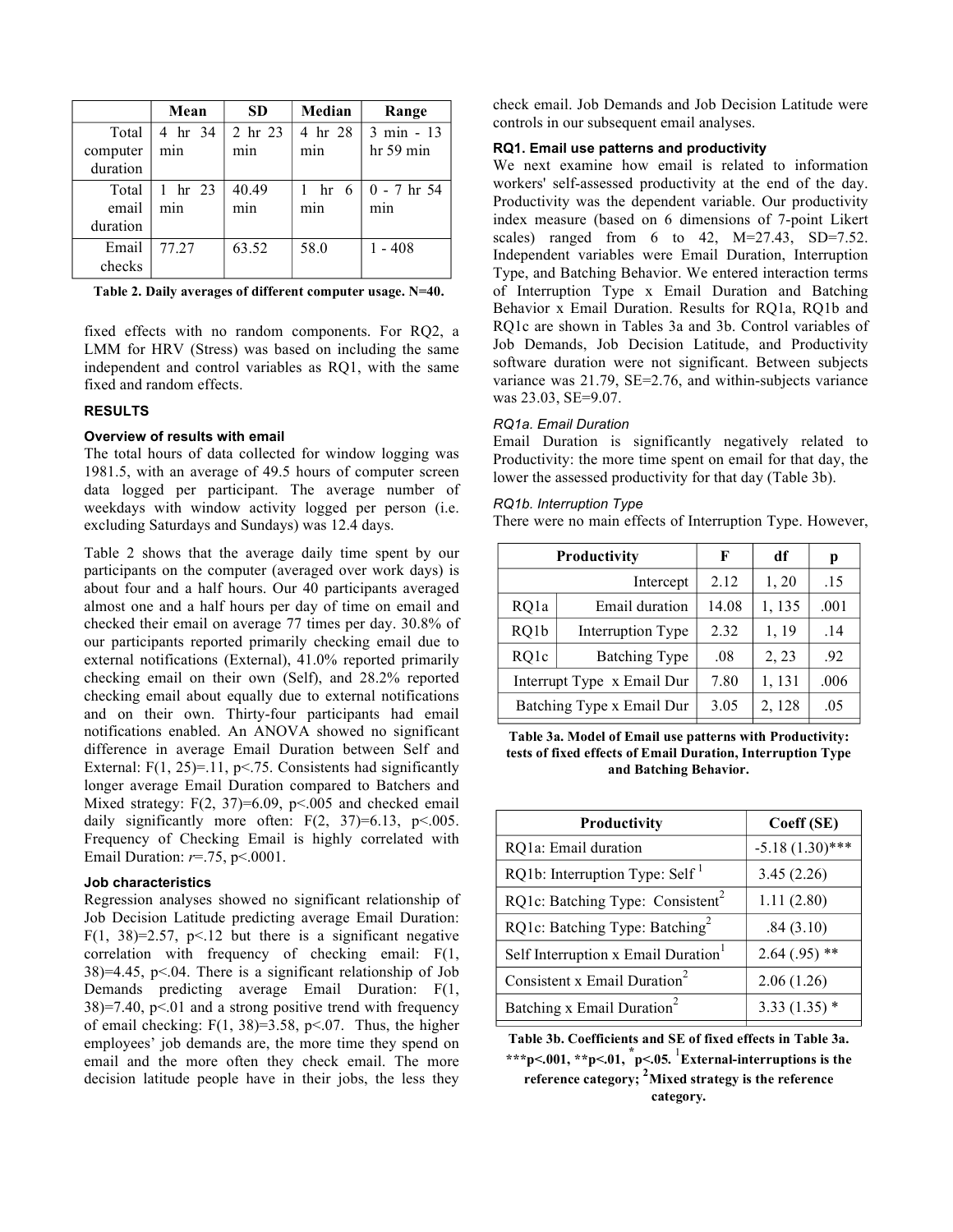there was a significant Interruption Type x Email Duration interaction. As Email Duration increases, productivity is rated highest by those who check email on their own compared to those who primarily rely on email notifications

## *RQ1c. Email Batching behavior*

Batching behavior as a main effect was not significantly related to Productivity. However, there was a significant interaction of Batching behavior and Email Duration. Batchers rate their productivity higher at high email durations in relation to a mixed strategy.

# *Explaining email duration and productivity*

Even though the main effect of Email Duration shows a negative relationship with Productivity, the interaction results show interesting patterns of Self-interrupters and Batchers rating their productivity *higher* with more time spent on email compared to the reference groups. The results of Email Duration could be due to some people considering themselves to be more productive when using email than others. Even though we normalized by person and controlled for job characteristics and productivity software, it is still possible that some workers, more than others, may view their time on email as accomplishing work and therefore feel more productive the longer their email use. To check this notion, we compared the ten participants with the highest average daily productivity ratings (averaged over all days in the study) with the ten participants with the lowest average daily productivity ratings, to see if email duration differed. An independent ttest showed that there was no significant difference between the two groups,  $t(18)=0.26$ ,  $p<.80$ . Similarly, there was no significant difference between the two groups in average daily Email Checks: t(18)=.93, p<.37. Therefore, though some people rate their productivity higher than others, the relationship of email duration and productivity rather varies *within* individuals, i.e., when a person spends more time on email relative to their mean usage, then their productivity assessment declines (and vice versa).

# **RQ2. Email use patterns and stress**

We next examined the relationship of email usage patterns and stress. As described in the methods section, stress is measured by HRV, based on the heart rate captured by the worn heart rate monitors. Recall that the value of HRV is inversely related to one's stress level: the *lower* the HRV value, the *higher* the stress. Email duration was compared with average HRV (using the measure of RMSSD) for that same hour, during the work hours of 9 to 5. Results are shown in Table 4a and 4b. For all analyses, we controlled for Job Demands, Job Decision Latitude, and baseline stress, as measured by the Perceived Stress Scale (PSS) instrument [6]. Control variables were not significant. Between subjects variance was 83.09, SE=4.01, and withinsubjects variance was 129.10, SE=43.64.

| <b>HRV</b> (Stress)        |                       | F    | df    | р    |
|----------------------------|-----------------------|------|-------|------|
|                            | Intercept             | .46  | 1, 19 | .51  |
| RQ <sub>2a</sub>           | <b>Email Duration</b> | 6.76 | 1,858 | .009 |
| RQ <sub>2</sub> b          | Interruption Type     | 2.04 | 1, 19 | .17  |
| RQ <sub>2c</sub>           | <b>Batching Type</b>  | 1.30 | 2, 19 | .30  |
| Interrupt Type x Email Dur |                       | 2.61 | 1,859 | .11  |
| Batching Type x Email Dur  |                       | .72  | 2,859 | .49  |

**Table 4a. Model of Email use patterns with HRV: tests of fixed effects of Email Duration, Interruption Type and Batching Behavior.** 

| <b>HRV</b> (Stress)                             | Coeff (SE)      |
|-------------------------------------------------|-----------------|
| RQ2a: Email duration                            | $-2.07(.69)$ ** |
| RQ2b: Interruption Type: Self <sup>1</sup>      | $-6.89(4.82)$   |
| RQ2c: Batching Type: Consistent <sup>2</sup>    | $-9.13(5.68)$   |
| RQ2c: Batching Type: Batching <sup>2</sup>      | $-2.26(7.53)$   |
| Self Interruption x Email Duration <sup>1</sup> | 1.12(.69)       |
| Consistent x Email Duration <sup>2</sup>        | .80(.70)        |
| Batching x Email Duration <sup>2</sup>          | .68(.99)        |

**Table 4b. Coefficients and SE of fixed effects in Table 4a. \*\*p<.01. 1 External-interruptions is the reference category; 2 Mixed strategy is the reference category. Note that the** 

*lower* **the value of HRV, the higher the stress.**

# *RQ2a. Email Duration*

Email Duration is significantly associated with Stress. The longer one spends on email that hour, the higher is one's stress for that hour (Table 4b).

# *RQ2b. Interruption Type*

Interruption Type did not show a significant relationship with Stress as a main effect nor was there a significant interaction with Email Duration.

# *RQ2c. Email batching behavior*

Batching behavior was neither significant as a main effect on Stress, nor was there a significant interaction of Batching behavior and Email Duration on Stress.

# **DISCUSSION**

There has been increasing interest in HCI on the role of interruptions in work, both externally triggered and selfinitiated. However, to our knowledge, no one has explored the relationship of email usage patterns of duration of time on email, interruption habits (notifications or selfinterruptions), and batching behavior, and how they relate to perceived workplace productivity or stress.

While studies of email use generally involve self-reports, we used an approach with more sophisticated measures, where email usage was logged *in situ* in the workplace, and participants' internal states were captured via physiological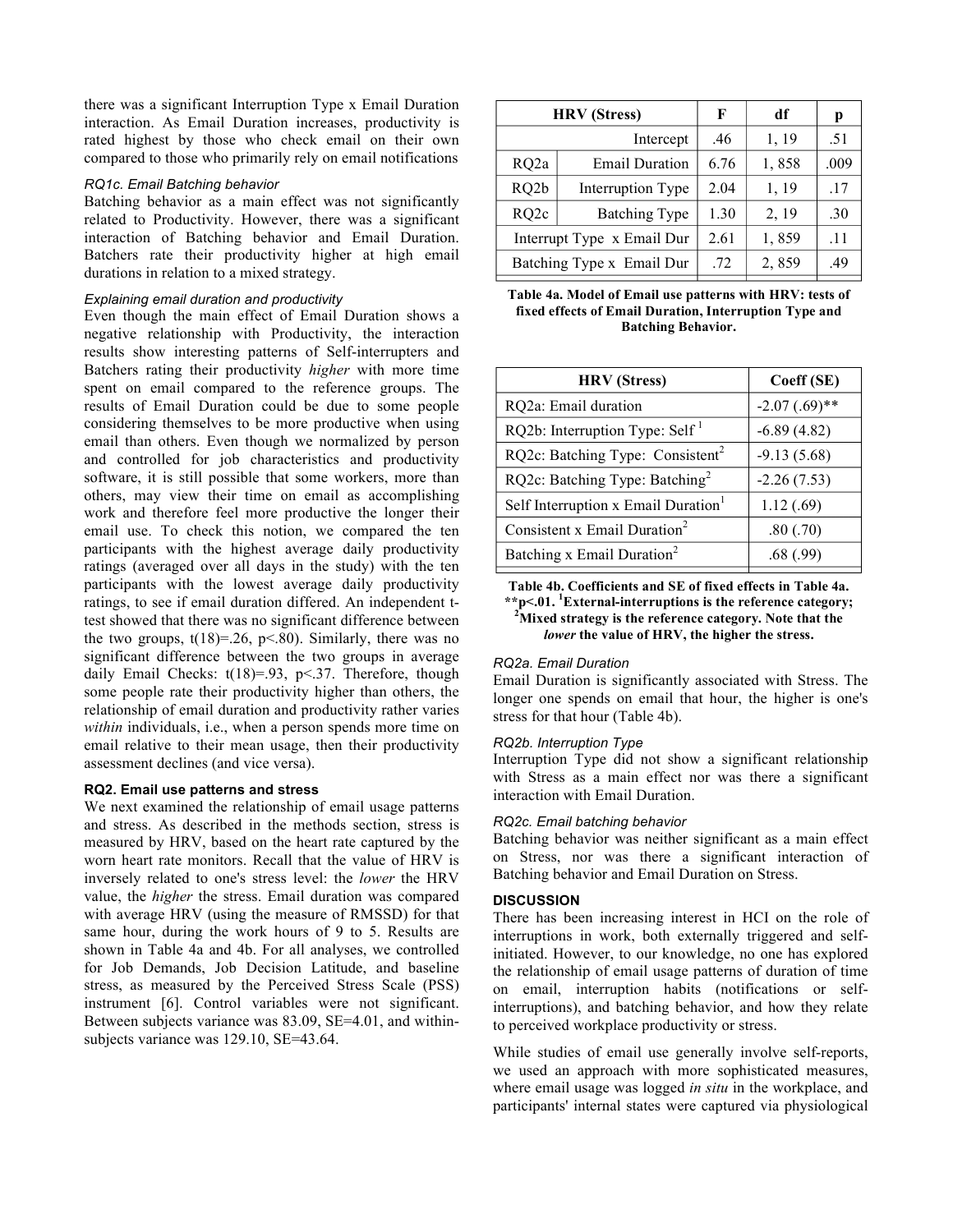measures and self-reports. This enabled us to not only examine email usage based on objective logged data, but to also complement our analysis with measures of participants' cognitive and affective states.

Email duration showed significant effects both with productivity and stress. When an individual spends more time on email during the workday, it is significantly related to lower assessed productivity and higher stress, after controlling for job characteristics. Our findings of email duration build on results of Hanrahan and Pérez-Quiñones [16], in that the more time on email, the more opportunities there are for diversions within the email client. Iqbal and Horvitz [18] found that it took over nine minutes to return to an interrupted task from checking email, when diversions extended beyond the email client. More diversions from one's task-at-hand could lead one to feel less productive and more stressed.

Though we did not study cognitive overload per se, our results with Email Duration and stress also build on other studies of email use that find that email use is associated with a feeling of cognitive overload: due to poor email management strategies [9, 48], coordination challenges that email introduces [3], the work that email invites [2], and social pressures to respond [2, 41].

We found that different email use patterns interact with duration of time on email and were associated with perceived productivity and stress. Participants who primarily checked email of their own volition reported higher productivity at days' end with higher email duration, compared to those who primarily check email through notifications. One reason could be that people who primarily self-interrupt to do email could feel that they have more agency in their work, i.e., by choosing when to interrupt, they could feel more productive. Also, interruptions involve a significant recovery time to reorient back to an interrupted task [18, 35]. Perhaps people who self-interrupt have more control over when to take a task break, e.g. gearing their interruptions to natural break points in tasks [18] making it easier to resume an interrupted task, thus leading to a higher feeling of productivity. Those who check email on their own may be better at adapting their use of email based on the state of their ongoing tasks.

Many claims in the popular media tout that batching email should lead people to be more productive and feel less stress. Our study found some support for these claims for productivity but only with high email use. One explanation could be that there are diminishing marginal returns for checking consistently. Perhaps as time spent on email increases, consistently checking ends up wasting time, providing less relevant information relative to the time invested. At high email durations, batching may yield better returns and may be perceived as more efficient. This relationship warrants further examination. However, contrary to claims that batching email can reduce stress, we found no evidence in our study to suggest this.

# **Personality: exploring email usage patterns**

Our results raise the question of why batchers and selfinterrupters feel more productive at high email volume. Although it was not one of our primary research questions, we opted to explore this post facto, and wondered whether we might be able to explain users' choice of email strategies based on individual differences. As a first step, we explored personality, since we had collected scores on the Big 5 personality traits [29] in the general survey.

Specifically, we expected that Consistents (non-Batchers) and Self-interrupters might score higher on the Conscientiousness trait of the Big 5 personality test [29], as it describes people who are careful and vigilant. We did not find differences with Self and External Interruption Types. However, in comparing Batchers with Consistents, we found that Consistents score significantly higher in the Conscientiousness personality trait: (F(1, 32)=12.97, p<.001. Using logistic regression, the Nagelkerke  $R^2$ showed that Conscientiousness explains 36.8% of the variance of Batching/non-Batching behavior. This exploratory result suggests that different email management strategies could be related to personality differences, worth further exploration.

# **Implications for organizations**

Our study is unique in that we found a relationship with increasing time that people spend on workday email and higher stress. Cutting off email in the workplace has been found to lower stress [28] as was limiting the frequency of checking email [23]. Neither of these conditions is realistic for the workplace given social norms [2]. Our study instead examined *in situ,* naturalistic workplace behavior. Until we invent a better replacement, email will not go away.

While email use certainly saves people time and effort in communicating, it also comes at a cost. Our results suggest implications for organizations: spending longer time on email may have detrimental effects in the form of workplace stress [2]. Any intervention that can decrease stress is beneficial. Future research could examine more carefully exactly what types of workplace activities might be traded off with email use. Of course many factors of email can influence productivity and stress in the workplace. For example, receiving timely and relevant information, the job role of the sender, and the tone of the received email can all influence productivity and stress. Our study is a first step in providing evidence that suggests that reducing time on email could be beneficial.

Our findings can benefit organizations. Cutting down on email time (associated with higher assessed productivity and less stress) could improve the health and the wellbeing of employees. First, we suggest that organizations make a concerted effort to cut down on email traffic. Organizations could use a pull channel or wikis for much organizational information, reducing the volume of email. Second, while batching does not offer benefits for short durations on email, it may be a good strategy for those who expect to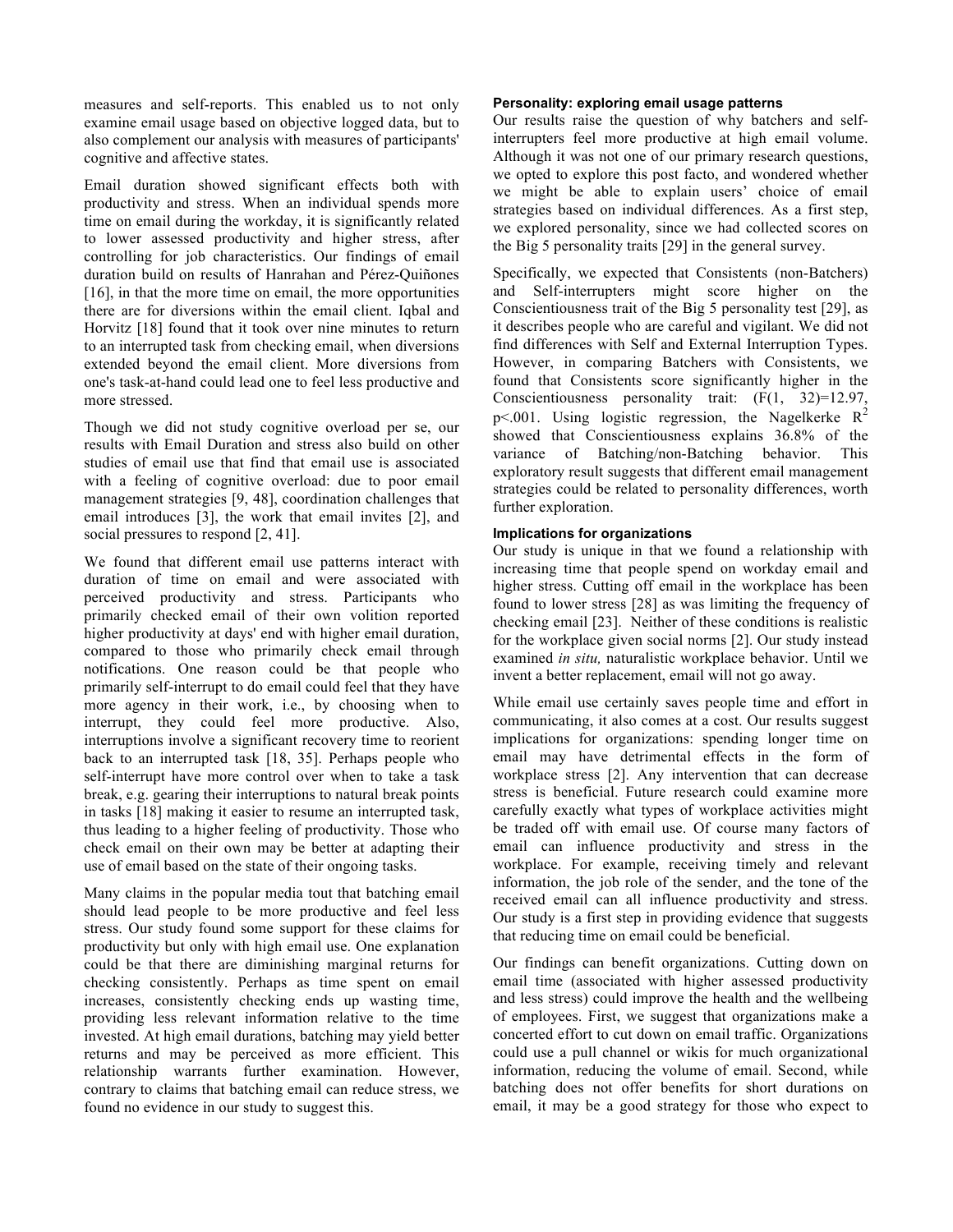receive a large volume of email, as it will result in fewer interruptions (volume is shown to be correlated with duration [2]). Third, while self-discipline can be a challenge, perhaps if employees are made aware that time on email can lead to stress, this could motivate them to restrict email time. Tools and user interface designs for protecting stressed users from the onslaught of email could contribute to improving workplace productivity and health.

# **Notes on causality**

We found that patterns of email use is related to some aspects of the workplace experience, yet our data is correlational, which does not imply causality. One way to support causality is to find converging evidence for a phenomenon. Our results on stress are consistent with other studies that have shown a positive relationship between email and stress, e.g., [2, 28]. We have additionally shown that the *duration of time* spent on email is associated with stress. Of course, it is also possible that the causality works in the opposite direction. For example, people may first assess themselves as unproductive (i.e., at the beginning of the day), and as a result may then engage in more time on email. We find that this argument is not convincing. First, people assessed their productivity at the end of the day, and we assume that they were considering an overview of how productive they felt throughout the day, *assessed at that end of the day moment*. There is thus a time relationship of email duration measured throughout the day along with a productivity assessment at the end of the day. Second, numerous studies have documented the varied activities that email involves that can lead to extra peripheral work, e.g. [2, 3, 10, 47, 48]. However, controlled experiments would be needed to disentangle the causality.

As we move into an era of Big Data analytics (we consider our data using computer logging and stress tracking "small" Big Data), varied questions of correlation and causation arise. As correlation does not imply causality we cannot ascertain the direction of the relationships that we found. Whereas laboratory studies enable the manipulation of variables to assess causation, *in situ* tracking captures real world IT usage from multiple perspectives. We feel the two methods are complementary: tracking studies can identify phenomena that can be then tested in the laboratory.

## **Limitations**

Our study has several limitations. We looked at the time duration of email and the checking patterns but did not look at the content of the email, as our field site did not allow this. For example, email that assigns tasks or that is from one's superior might lead to higher stress than other types of email, e.g. personal email. Thus, we cannot make inferences into how email content might affect overload and the workplace experience. This remains as future work but obviously could have privacy implications.

We deliberately bounded our study to email use in the workplace. We did not examine email usage outside of the workplace hours, and individuals could use time outside of the workplace to manage emails that they could not get to during the day [5]. This is again a topic for future research.

Despite the fact that we made every effort to gain an accurate measure of email use through logging, we cannot capture email use 100%. If people look away from their email, the logger does not capture this. However, mouse or keystroke activity did serve as a check that email was being used, so we are reasonably confident that we have a good representation of email use. Further, objective logging of email is far more accurate than self-reports, which many studies rely on, cf [7]. Also, some of our participants used phones to read email and our Windows Activity logger did not work on phones. However, all participants reported to us that their primary way of accessing email was on their laptops or desktops, which we logged.

Our participants were from a single workplace. Although they were in a variety of job roles and their job characteristics expanded across a wide range, we must be careful when generalizing this across other workplaces. Professional context could also play a role in email use [5]. Our results apply to large organizations involving information work. The information workers in our study were highly educated, having at least a bachelor's degree, so we can only generalize the results to similar people.

Why then do people spend time on email if it is associated with feeling less productive and more stressed? Numerous studies have highlighted the benefits of email. There are social reasons [2], the need to keep on top of email to get critical information [28], there are social norms to respond (quickly) [2, 41], power dynamics in the workplace, and a host of other reasons. Thus, in our current workplace environment, we need email, but it comes at a cost.

# **CONCLUSION**

Email is clearly an important part of the work life of information workers. An accumulating body of empirical research as well as anecdotal evidence shows that the benefits of email use come at a cost, however, of impacting users' wellbeing. Our study contributes to this body of research by focusing on the relationship between email use and two key variables important to the workplace experience: productivity and stress. Our results benefited from capturing email usage from both external (logging and physiological) measures and internal user perspectives, which enabled us to investigate fairly nuanced *in situ* experiences. As the development of measurement techniques continues to expand, we expect them to reap deeper understandings of people's *in situ* workplace experiences. We hope that our study can spark future research directions for email management systems that can benefit work with less cost to the user, and that can improve organizational practices.

# **ACKNOWLEDGMENTS**

This material is based upon work supported by the NSF under grant #1218705.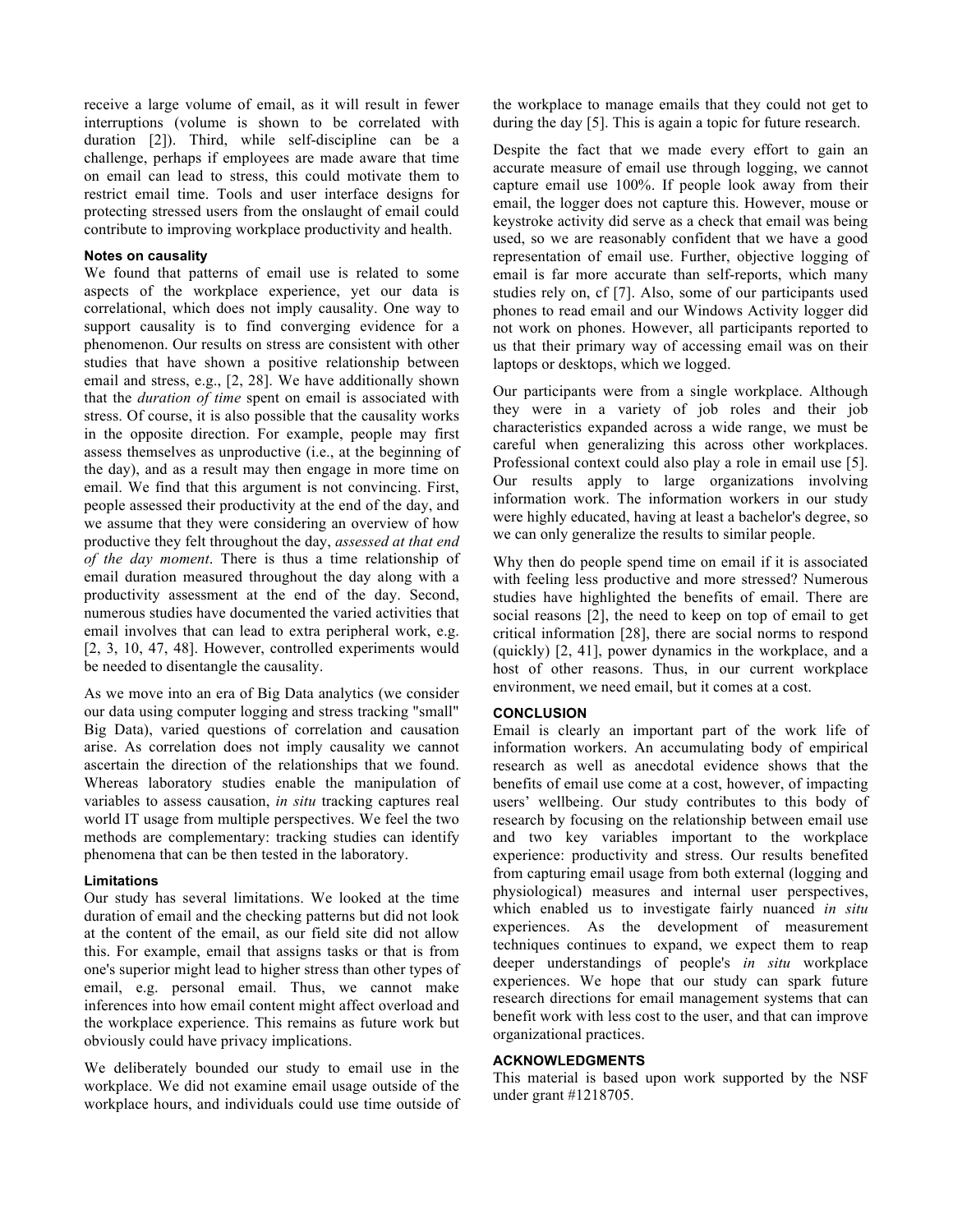# **REFERENCES**

- 1. U. Rajendra Acharya, K. Paul Joseph, N. Kannathal, Choo Min Lim, and Jasjit S. Suri, 2006. Heart rate variability: A review. *Medical & Bio Engineering & Comp 44*, 12, 1031–1051.
- 2. Stephen R. Barley, Debra E. Meyerson, and Stine Grodal. 2011. E-mail as a source and symbol of stress. *Organization Science* 22, 4, 887–906.
- 3. Victoria Bellotti, Nicolas Ducheneaut, Mark Howard, Ian Smith, and Rebecca E. Grinter, R.E. 2005. Quality versus quantity: E-mail-centric task management and its relation with overload. *Human-Computer Interaction* 20, 1, 89–138.
- 4. Adam Bradley, Duncan P. Brumby, Anna L. Cox, and Jon Bird. 2013. How to manage your inbox: is a once a day strategy best? *Proceedings of the 27th International BCS Human Computer Interaction Conference*, British Computer Society, 20-26.
- 5. Marta E. Cecchinato, Anna L. Cox, and Jon Bird. 2015. Working 9-5?: Professional Differences in Email and Boundary Management Practices. *Proceedings of the 33rd Annual ACM Conference on Human Factors in Computing Systems* (CHI '15). ACM, New York, NY, USA, 3989-3998. DOI=10.1145/2702123.2702537 http://doi.acm.org/10.1145/2702123.2702537
- 6. Sheldon Cohen, Tom Kamarck, and Robin Mermelstein. 1983. A global measure of perceived stress*. Journal of Health and Social Behavior*, 24, 385- 396
- 7. Fred Collopy. 1996. Biases in retrospective self-reports of time use: An empirical study of computer users. *Management Science*. 42, 758-767.
- 8. Mary Czerwinski, Eric Horvitz, and Susan Wilhite. 2004. A diary study of task switching and interruptions. *Proceedings of the SIGCHI Conference on Human Factors in Computing Systems*(CHI '04). ACM, New York, NY, USA, 175-182. DOI=10.1145/985692.985715 http://doi.acm.org/10.1145/985692.985715
- 9. Laura A. Dabbish and Robert E. Kraut. 2006. Email overload at work: an analysis of factors associated with email strain. *Proceedings of the 2006 20th anniversary conference on Computer supported cooperative work* (CSCW '06). ACM, New York, NY, USA, 431- 440. DOI=10.1145/1180875.1180941 http://doi.acm.org/10.1145/1180875.1180941
- 10. Nicolas Ducheneaut and Victoria Bellotti. 2001. Email as habitat: An exploration of embedded personal information management. *ACM Interactions*. September-October; 8 (5): 30-38.
- 11. Nicolas Ducheneut and Leon A.Watts. 2011. In search of coherence: A review of email research. Human-Computer Interaction, 20:1-2, 11-48.
- 12. Angela Edmunds and Anne Morris. 2000. The problem of information overload in business organizations: a review of the literature. *International journal of information management*, *20*(1), 17-28.
- 13. Martin J. Eppler, and Jeanne Mengis. 2004. The concept of information overload: A review of literature from organization science, accounting, marketing, MIS, and related disciplines. *The information society*, *20*(5), 325-344.
- 14. Danyel Fisher, A. J. Brush, Eric Gleave, and Marc A. Smith. 2006. Revisiting Whittaker & Sidner's "email overload" ten years later. *Proceedings of the 2006 20th anniversary conference on Computer supported cooperative work* (CSCW '06). ACM, New York, NY, USA, 309-312. DOI=10.1145/1180875.1180922 http://doi.acm.org/10.1145/1180875.1180922
- 15. Mario Hair, Karen Renuad, and Judith Ramsay. 2007. The influence of self-esteem and locus of control on perceived email-related stress. *Computers in Human Behavior*, 23 (6), November 2007, 2791–2803.
- 16. Benjamin V. Hanrahan and Manuel A. Pérez-Quiñones. 2015. Lost in Email: Pulling Users Down a Path of Interaction. *Proceedings of the 33rd Annual ACM Conference on Human Factors in Computing Systems* (CHI '15). ACM, New York, NY, USA, 3981- 3984. DOI=10.1145/2702123.2702351 http://doi.acm.org/10.1145/2702123.2702351
- 17. Shamsi T. Iqbal and Eric Horvitz. 2010. Notifications and awareness: a field study of alert usage and preferences. *Proceedings of the 2010 ACM conference on Computer supported cooperative work* (CSCW '10). ACM, New York, NY, USA, 27-30. DOI=10.1145/1718918.1718926 http://doi.acm.org/10.1145/1718918.1718926
- 18. Shamsi T. Iqbal and Eric Horvitz. 2007. Disruption and recovery of computing tasks: field study, analysis, and directions. *Proceedings of the SIGCHI Conference on Human Factors in Computing Systems* (CHI '07). ACM, New York, NY, USA, 677-686. DOI=10.1145/1240624.1240730 http://doi.acm.org/10.1145/1240624.1240730
- 19. Thomas W. Jackson, Ray Dawson, and Darren Wilson. 2003. Understanding email interaction increases organizational productivity. *Communications of the ACM* 46, 8 (August 2003), 80-84. DOI=10.1145/859670.859673 http://doi.acm.org/10.1145/859670.859673
- 20. Jing Jin and Laura A. Dabbish. 2009. Self-interruption on the computer: a typology of discretionary task interleaving. *Proceedings of the SIGCHI Conference on Human Factors in Computing Systems* (CHI '09). ACM, New York, NY, USA, 1799-1808. DOI=10.1145/1518701.1518979 http://doi.acm.org/10.1145/1518701.1518979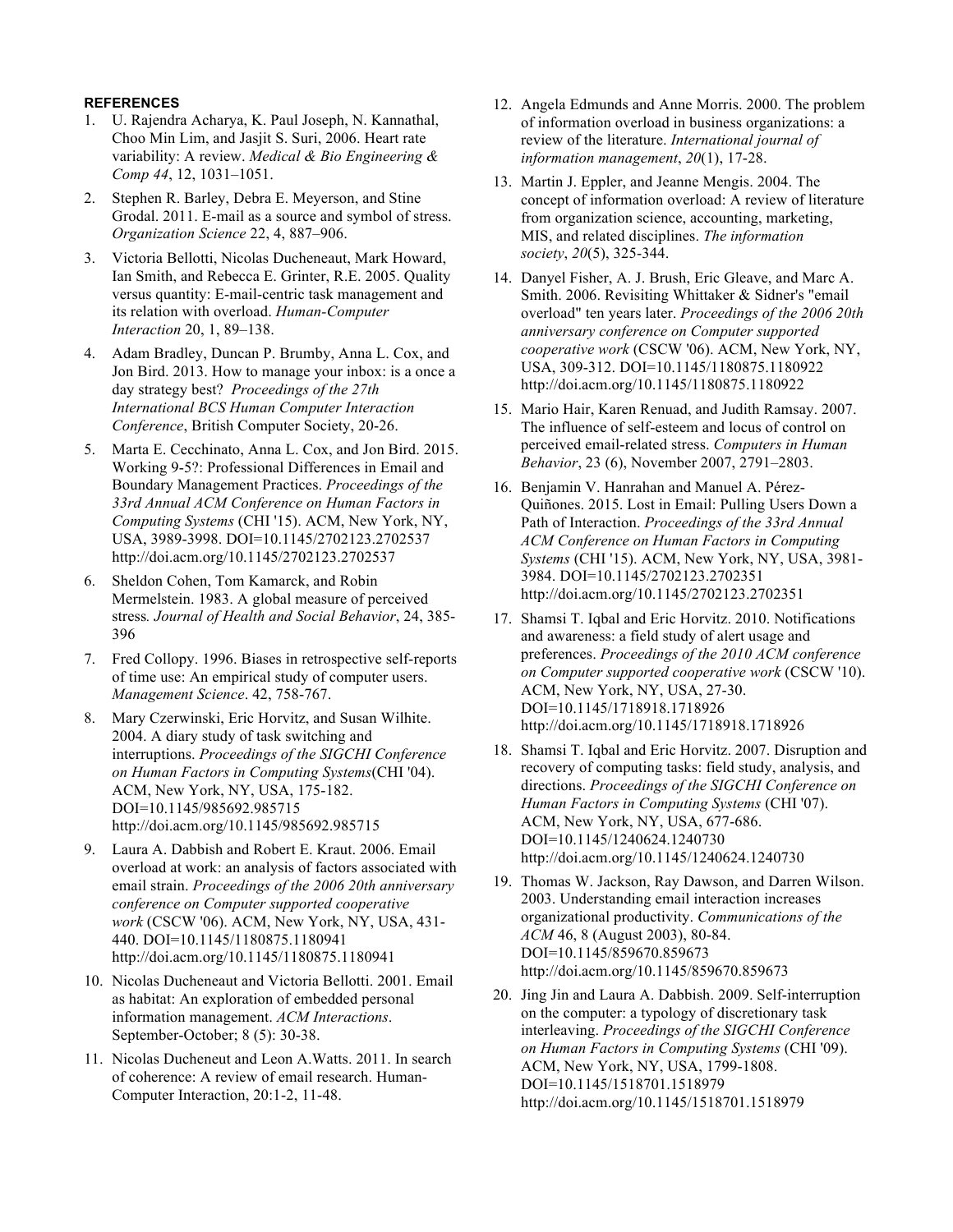- 21. Robert Karasek, Chantal Brisson, Norito Kawakami, Irene Houtman, Paulien Bongers and Benjamin Amick. 1998. The Job Content Questionnaire (JCQ): an instrument for internationally comparative assessments of psychosocial job characteristics. *Journal of occupational health psychology*, *3*(4), 322-355. DOI= 10.1037/1076-8998.3.4.322.
- 22. Pamela Karr-Wisniewski and Ying Lu. 2010. When more is too much: Operationalizing technology overload and exploring its impact on knowledge worker productivity. *Computers in Human Behavior*, 26, 1061-1072.
- 23. Kostadin Kushlev and Elizabeth W. Dunn. 2015. Checking email less frequently reduces stress. *Computers in Human Behavior*, *43*, 220-228.
- 24. Daniel J. Levitin, *The organized mind: Thinking straight in the age of information overload*. Penguin, 2014.
- 25. Rita Mano and Gustavo Mesch. 2010. Email characteristics, work performance and distress. *Computers in Human Behavior,* 26, 61-69.
- 26. Gloria Mark, Shamsi T. Iqbal, Mary Czerwinski, and Paul Johns. 2015. Focused, aroused, but so distractible: A temporal perspective on multitasking and communications. *Proceedings of CSCW 2015*, ACM Press, 903-916.
- 27. Gloria Mark, Shamsi T. Iqbal, Mary Czerwinski, and Paul Johns. 2014. Bored Tuesdays and focused afternoons: The rhythm of attention and online activity in the workplace. *Proceedings of CHI'14,* ACM Press, 3025-3034.
- 28. Gloria Mark, Steven Voida, and Armand Cardello. 2012. "A Pace Not Dictated by Electrons": An Empirical Study of Work Without Email. *Proceeding of CHI'12*, ACM Press, 555-564.
- 29. Robert McCrae and Paul Costa. 1999. The five factor theory of personality. in *Handbook of Personality: Theory and Research*, L.A. Pervin, O.P. Johns, NY: Guilford, 139-153.
- 30. Laura Marulanda-Carter, and Thomas Jackson. 2012. Effects of e-mail addiction and interruptions on employees. *J of Systems and Information Technology*,*14*(1), 82-94.
- 31. Laura Marulanda-Carter, Thomas Jackson, G. Ragsdell. 2010. Developing an email stress measuring methodology to determine the impact email stress has on employee effectiveness. *Proceedings of the SQM Conference*, March 2010, London.
- 32. Melissa Mazmanian. 2013. Avoiding the trap of constant connectivity: When congruent frames allow for heterogeneous practices. *Academy of Management Journal* 56.5 (2013): 1225-1250.
- 33. McKinsey (2012). http://www.mckinsey.com/insights- /high\_tech\_telecoms\_internet/the\_social\_economy.
- 34. Catherine Middleton and Wendy Cukier. 2006. Is mobile email functional or dysfunctional? Two perspectives on mobile email usage. *European Journal of Information Systems*, 15(3) 252–260.
- 35. Karen Renaud, Judith Ramsay, and Mario Hair. 2006. "You've got e-mail!"... shall I deal with it now? Electronic mail from the recipient's perspective. *International Journal of Human-Computer Interaction*, *21*(3), 313-332.
- 36. Stever Robbins. 2004.Tips for mastering e-mail overload. *Harvard Business School Working Knowledge* (2004, Oct 25). http://hbswk.hbs.edu/archive/4438.html.
- 37. Gokturk Sevinc and John D'Ambra. 2010. The Influence of Self-Esteem and Locus of Control on Perceived Email Overload. *Proceedings of ECIS 2010*.
- 38. Cheri Speier, Joseph S. Valacich, and Iris Vessey. 1999. The influence of task interruption on individual decision making: An information overload perspective. *Decision Sciences*, 30(2), 337-360.
- 39. David Sumecki, Maxwell Chipulu, and Udechukwu Ojiako. 2011. Email overload: Exploring the moderating role of the perception of email as a 'business critical tool. *International Journal of Information Management* 31.5 (2011): 407-414.
- 40. Agnieszka Matysiak Szóstek. 2011. 'Dealing with My Emails': Latent user needs in email management.. *Comput. Hum. Behav.* 27, 2 (March 2011), 723-729.
- 41. Gail Fann Thomas, Cynthia L. King, Brian Baroni, Linda Cook, Marian Keitelman, Steve Miller, and Adelia Wardle. 2006. Reconceptualizing e-mail overload. *J of Business and Technical Communication*, *20*(3), 252-287.
- 42. Sara Thomée, Annika Härenstam, and Mats Hagberg. 2012. Computer use and stress, sleep disturbances, and symptoms of depression among young adults–a prospective cohort study. *BMC psychiatry* 12.1 (2012): 176.
- 43. Ian Towers, Linda Duxbury, Christopher Higgins, and John Thomas. 2006. Time thieves and space invaders: technology, work and the organization. *Journal of Organizational Change Management*, *19*(5), 593-618.
- 44. Sherry Turkle. 2010. *Alone Together*. MIT Press, Cambridge, MA.
- 45. Tanja Vrijkotte, , Lorenz Van Doornen, and Eco De Geus. 2000. Effects of work stress on ambulatory blood pressure, heart rate, and heart rate variability. *Hypertension*, *35*(4), 880-886.